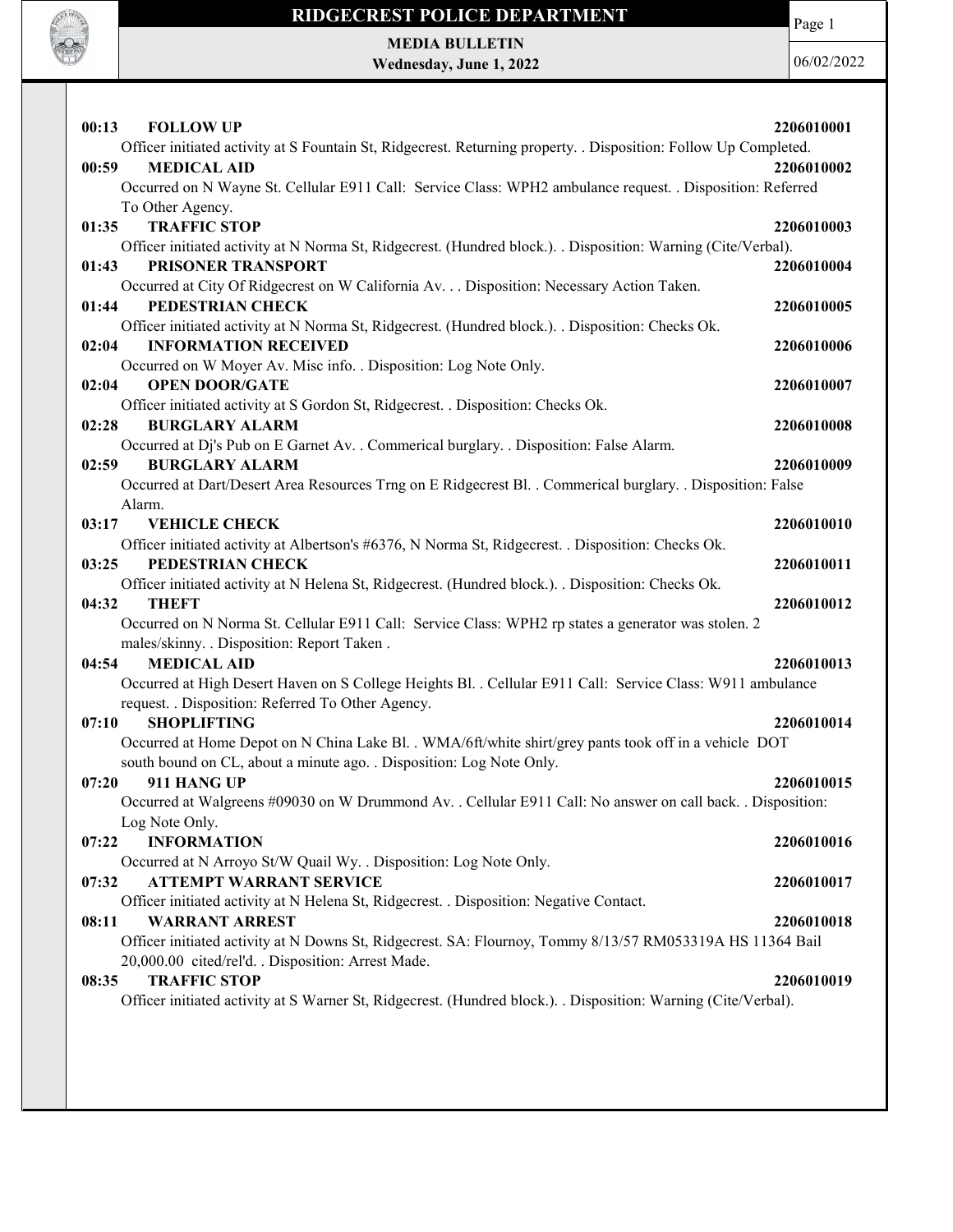

Page 2

MEDIA BULLETIN Wednesday, June 1, 2022

| <b>ACO CALL</b><br>08:47                                                                                                                            | 2206010020 |
|-----------------------------------------------------------------------------------------------------------------------------------------------------|------------|
| Occurred at The Hair Bungalow on N Mahan St. . Rp just wants us to log that there is a found dog at the salon                                       |            |
| in case the owner calls/white female husky mix, 2 different colored eyes, appears to be about 5-6 months old                                        |            |
| Disposition: Animal Control Handled.<br><b>TRAFFIC STOP</b>                                                                                         |            |
| 08:54                                                                                                                                               | 2206010021 |
| Officer initiated activity at E Ridgecrest Bl, Ridgecrest. (Hundred block.). . Disposition: Citation.                                               |            |
| <b>CPS REFERRAL</b><br>08:55                                                                                                                        | 2206010022 |
| Occurred at City Of Ridgecrest on W California Av. . 0631-6056-8741-8142744. . Disposition: Report Taken.                                           |            |
| 09:03<br><b>PARKING VIOLATION</b>                                                                                                                   | 2206010023 |
| Occurred at N Mahan St/W Tamarisk Av. Unk rp states white truck with a black utility trailer is parked at the                                       |            |
| intersection blocking the public sidewalk/rp states its on the sidewalk. . Disposition: Necessary Action Taken.<br><b>SUBPOENA SERVICE</b><br>09:15 | 2206010024 |
|                                                                                                                                                     |            |
| Officer initiated activity at W Robertson Av, Ridgecrest. . Disposition: Necessary Action Taken.<br>09:35<br><b>SUBPOENA SERVICE</b>                |            |
|                                                                                                                                                     | 2206010025 |
| Officer initiated activity at W Janelle Ct, Ridgecrest. . Disposition: Negative Contact.<br>09:41<br><b>SUBPOENA SERVICE</b>                        | 2206010026 |
| Officer initiated activity at S Suzanne St, Ridgecrest. . Disposition: Negative Contact.                                                            |            |
| 09:50<br><b>EXTRA PATROL</b>                                                                                                                        | 2206010027 |
| Occurred on S Sunland St. RP requesting Xtra patrol at night time. . Disposition: Checks Ok.                                                        |            |
| <b>FOUND BICYCLE</b><br>09:53                                                                                                                       | 2206010028 |
| Officer initiated activity at S Rancho St, Ridgecrest. (Hundred block.). . Disposition: Necessary Action Taken.                                     |            |
| <b>CONTACT CITIZEN</b><br>09:53                                                                                                                     | 2206010029 |
| Occurred on E Church Av. RP in the lobby wants to speak with an Officer. . Disposition: Information Received.                                       |            |
| <b>FOUND CHILD</b><br>09:56                                                                                                                         | 2206010030 |
| Occurred on W Argus Av. RP reported a small child was walking down the roadway. RP concerned due to                                                 |            |
| possible age.                                                                                                                                       |            |
| Cellular E911 Call: . Disposition: Unable To Locate.                                                                                                |            |
| 10:43<br><b>MEDICAL AID</b>                                                                                                                         | 2206010031 |
| Occurred on S Valley St. Cellular E911 Call: EMS Request. . Disposition: Referred To Other Agency.                                                  |            |
| 10:49<br><b>TRAFFIC STOP</b>                                                                                                                        | 2206010032 |
| Officer initiated activity at E La Mirage Ln, Ridgecrest. (Hundred block.). . Disposition: Warning (Cite/Verbal).                                   |            |
| PETTY THEFT REPORT<br>10:51                                                                                                                         | 2206010033 |
| Occurred on N Gold Canyon Dr. Contact RP via 21-money from her EBT card was taken. . Disposition:                                                   |            |
| Information Provided.                                                                                                                               |            |
| <b>ASSIST OTHER DEPARTMENT</b><br>10:57                                                                                                             | 2206010034 |
| Officer initiated activity at N Robalo St, Ridgecrest. CPS request assistance. . Disposition: Necessary Action                                      |            |
| Taken.                                                                                                                                              |            |
| 11:09<br><b>DOMESTIC DISTURBANCE</b>                                                                                                                | 2206010035 |
| Occurred at City Of Ridgecrest on W California Av. . CALL RP/would like to speak to an officer about child                                          |            |
| custody                                                                                                                                             |            |
| DVIR: Todd Kishlock / Christine Baughman/ non cohab / child in common / arguing over relationship issues                                            |            |
| Disposition: Negative Contact.                                                                                                                      |            |
| <b>CONTACT CITIZEN</b><br>12:07                                                                                                                     | 2206010036 |
| Occurred at Walmart Supercenter on E Bowman Rd. . Rp and her daugher were walking out of walmart and was                                            |            |
| almost ran over by a lady . contact via 21. . Disposition: Information Received.                                                                    |            |
| <b>WELFARE CHECK</b><br>12:09                                                                                                                       | 2206010037 |
| Occurred on W Benson Av. Rp believes that the children ages 4, 2, and 1 month are home alone. No one is                                             |            |
| answering the door but they can hear the kids. . Disposition: Assisted.                                                                             |            |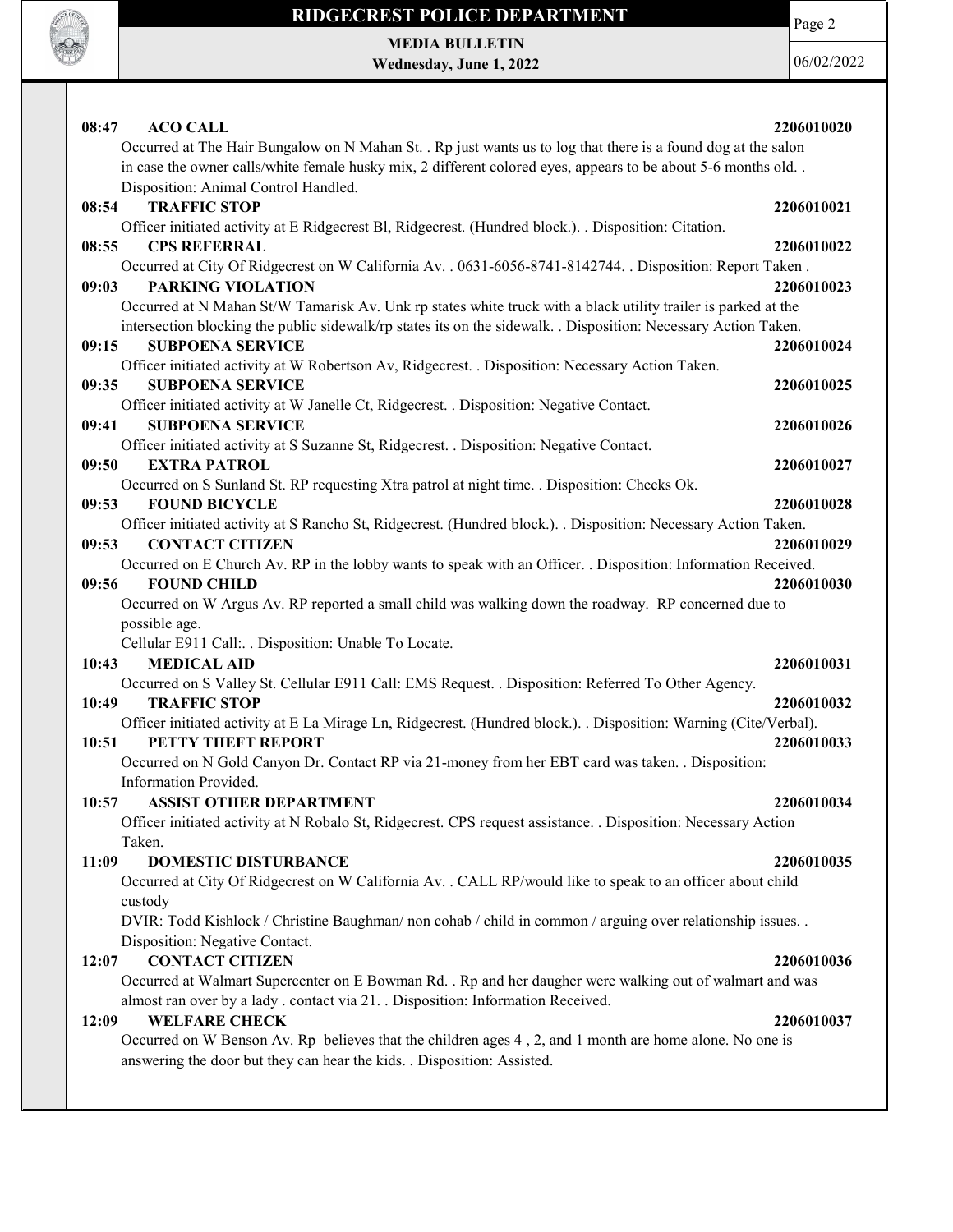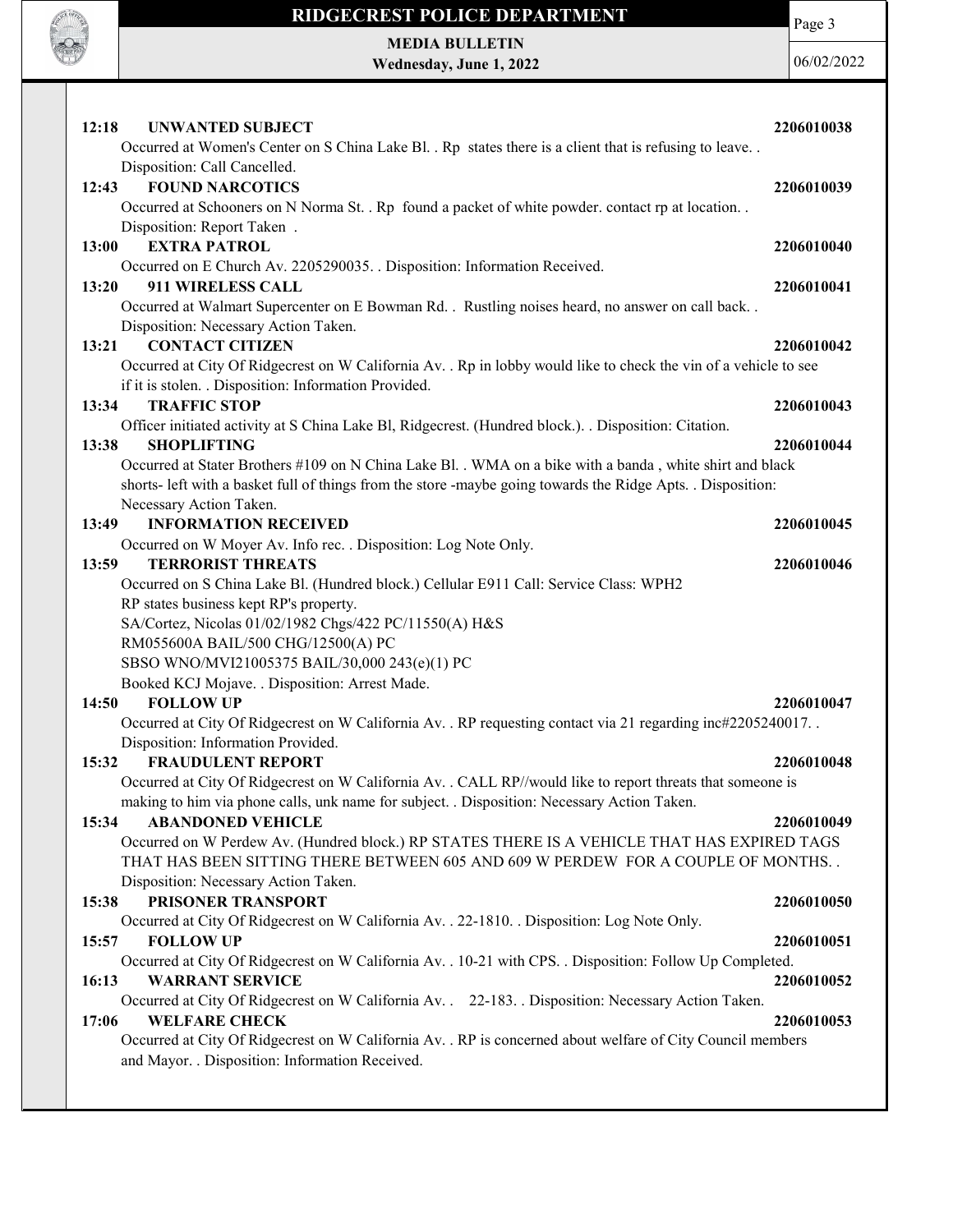

Page 4

MEDIA BULLETIN Wednesday, June 1, 2022

| <b>SUSPICIOUS VEHICLE</b><br>17:26                                                                                                  | 2206010054   |
|-------------------------------------------------------------------------------------------------------------------------------------|--------------|
| Occurred on W Trisha Ct. Cellular E911 Call: Service Class: WPH2                                                                    |              |
| Newer Chevrolet tk, dark gray, following two girls who are on foot. WMA/50-60/gray hair. . Disposition:                             |              |
| Necessary Action Taken.                                                                                                             |              |
| 911 FOLLOW UP<br>17:29                                                                                                              | 2206010055   |
| Occurred at Big Lots on N China Lake Bl. . Service Class: VOIP. . Disposition: Checks Ok.                                           |              |
| 17:37<br>911 WIRELESS CALL                                                                                                          | 2206010056   |
| Occurred at Larkspur Apartments on S Downs St. . Cellular E911 Call: Service Class: WPH2 Med Aid. .                                 |              |
| Disposition: Referred To Other Agency.                                                                                              |              |
| <b>INFORMATION RECEIVED</b><br>17:48                                                                                                | 2206010057   |
| Occurred at City Of Ridgecrest on W California Av. . Various topics. . Disposition: Log Note Only.                                  |              |
| <b>FOLLOW UP</b><br>18:19                                                                                                           | 2206010058   |
| Occurred at City Of Ridgecrest on W California Av. . Call RP re: 2206010036. . Disposition: Follow Up                               |              |
| Completed.                                                                                                                          |              |
| 18:26<br><b>WELFARE CHECK</b>                                                                                                       | 2206010059   |
| Occurred on N Nevada St. Gray pitbull in backyard seems ill. Possibly no food or water. It appears no one                           |              |
| has been at residence for approx 2 weeks. . Disposition: Checks Ok.                                                                 |              |
| 911 WIRELESS CALL<br>18:29                                                                                                          | 2206010060   |
| Occurred at City Of Ridgecrest on W California Av. . Cellular E911 Call: Service Class: WPH2                                        | Adult female |
| advising accidental dial from watch. . Disposition: Log Note Only.                                                                  |              |
| <b>RESIDENTIAL CHECK</b><br>18:30                                                                                                   | 2206010061   |
| Occurred at W Las Flores Av/N Mono St. Three houses with possible squatters. . Disposition: Checks Ok.                              |              |
| 18:38<br><b>CONTACT CITIZEN</b>                                                                                                     | 2206010062   |
| Occurred at City Of Ridgecrest on W California Av. . 10-21 regarding card left at residence last night. .                           |              |
| Disposition: Information Received.                                                                                                  |              |
| <b>INFORMATION</b><br>18:52                                                                                                         | 2206010063   |
| Occurred at City Of Ridgecrest on W California Av. . Info received. . Disposition: Log Note Only.                                   |              |
| <b>CONTACT CITIZEN</b><br>19:01                                                                                                     | 2206010064   |
| Occurred at City Of Ridgecrest on W California Av. . Call RP re last night's incident. . Disposition: Information                   |              |
| Provided.                                                                                                                           |              |
| 19:21<br><b>SUSPICIOUS CIRCUMSTANCES</b>                                                                                            | 2206010065   |
| Occurred at S Sunland St/E Ridgecrest Bl. Cellular E911 Call: Service Class: WPH2 On west side of street, on                        |              |
| Sunland just south of E R/C, older woman outside a residence, small fire next to her, uncontained                                   |              |
| Disposition: Unable To Locate.                                                                                                      |              |
| 19:38 DISTURBANCE - SUBJECT<br>Occurred on S Sunset St. Cellular E911 Call: Service Class: WPH2 RP wants her adult son removed from | 2206010066   |
| residence. . Disposition: Necessary Action Taken.                                                                                   |              |
| 911 WIRELESS CALL<br>19:39                                                                                                          | 2206010067   |
| Occurred at S China Lake Bl/E Parkview Dr. Cellular E911 Call: Service Class: WPH2 Open line. Silence                               |              |
| Disposition: Necessary Action Taken.                                                                                                |              |
| 19:48<br><b>MEDICAL AID</b>                                                                                                         | 2206010068   |
| Occurred on N Gold Canyon Dr. Cellular E911 Call: Service Class: W911 Ambulance request. . Disposition:                             |              |
| Referred To Other Agency.                                                                                                           |              |
| <b>RUNAWAY/OUT OF CONTROL JUVENILE</b><br>20:12                                                                                     | 2206010069   |
| Occurred on W Upjohn Av. Cellular E911 Call: Service Class: WPH2<br>15 yr old attacking parents inside                              |              |
| residence. . Disposition: Necessary Action Taken.                                                                                   |              |
| <b>INFORMATION</b><br>20:49                                                                                                         | 2206010070   |
| Occurred at City Of Ridgecrest on W California Av. . Info received. . Disposition: Log Note Only.                                   |              |
|                                                                                                                                     |              |
|                                                                                                                                     |              |